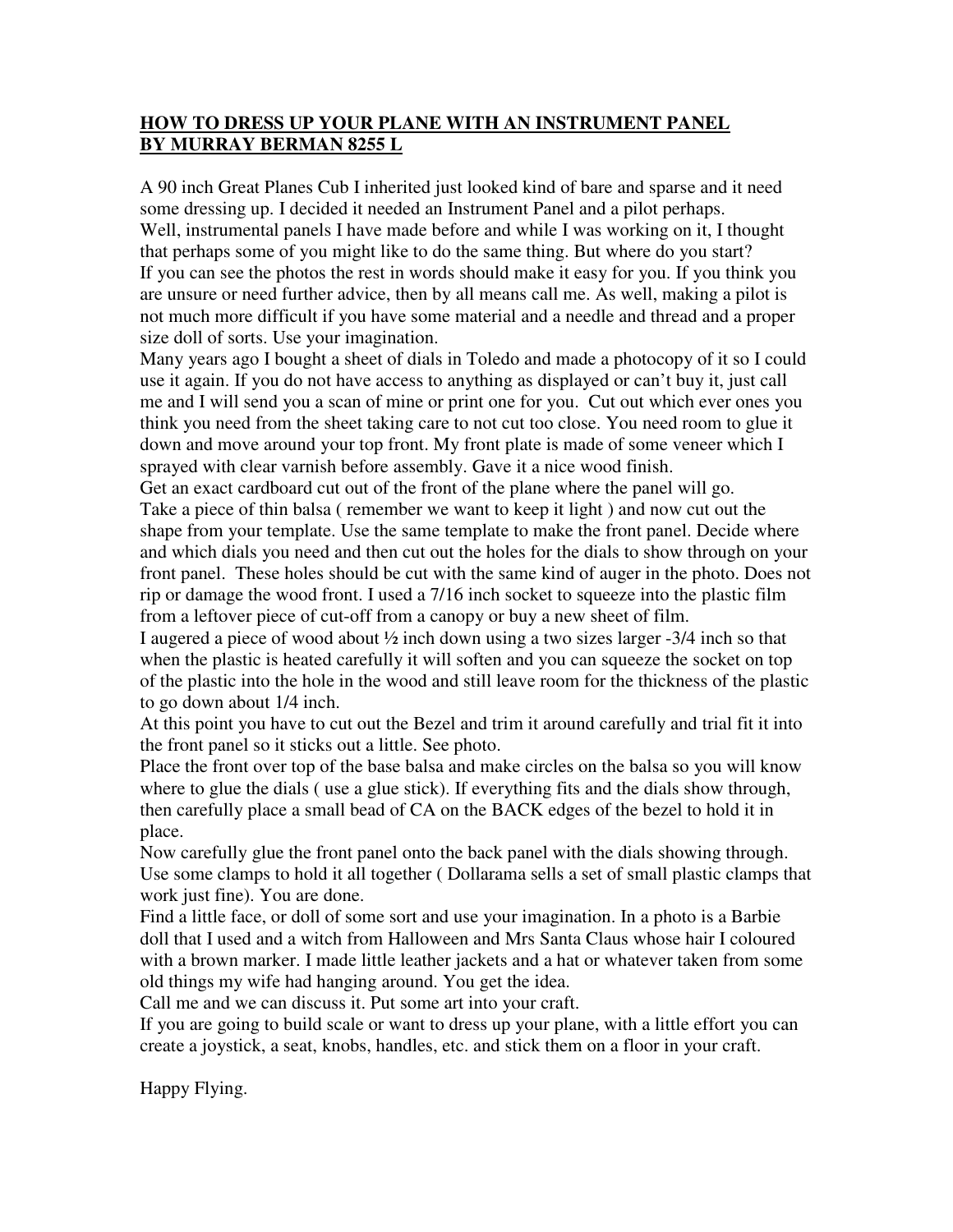



Completed project



Front View Showing Face plate and dials underneath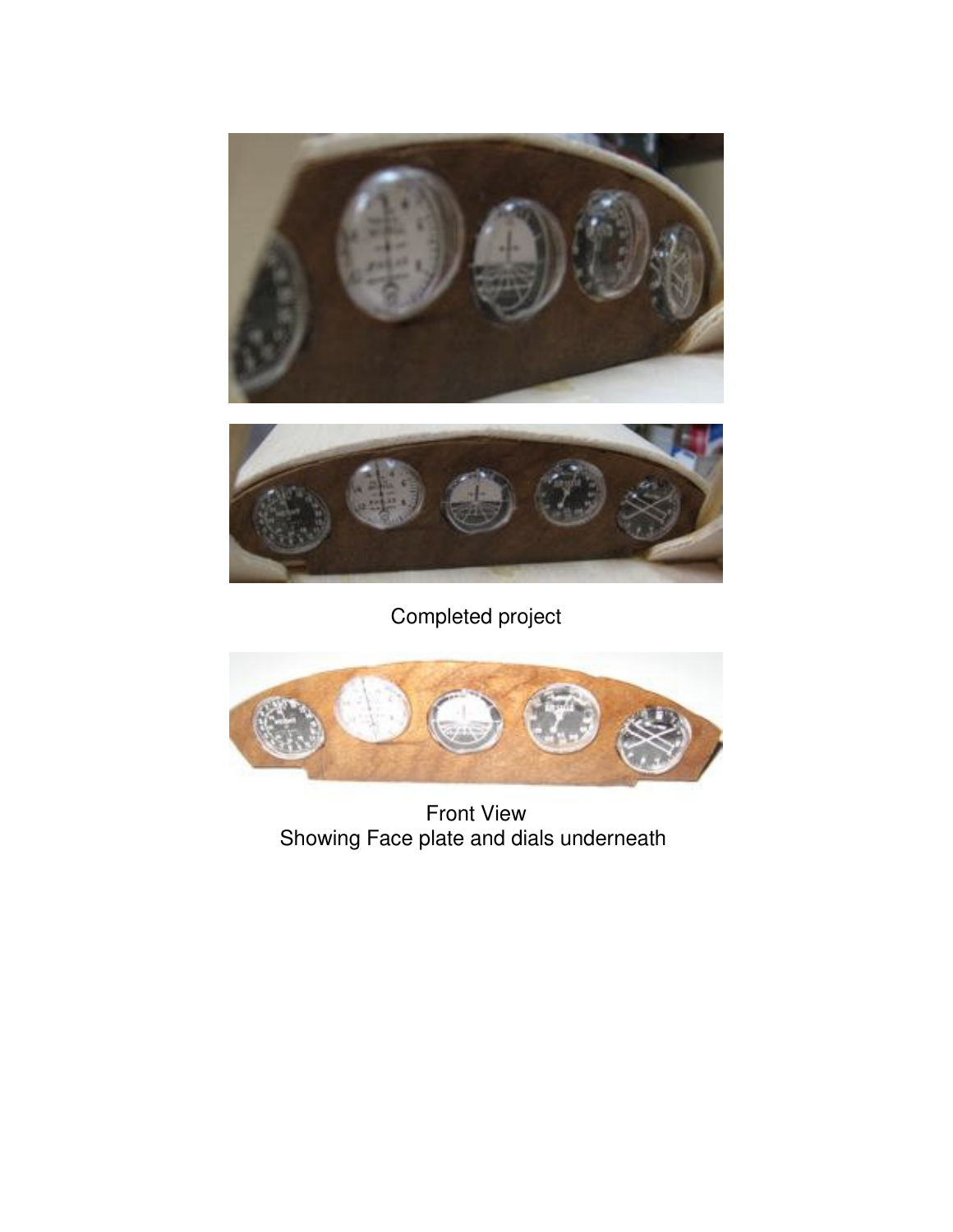

Sheet of dials - can send you a copy



Typical earlier projects



3 characters and one you can buy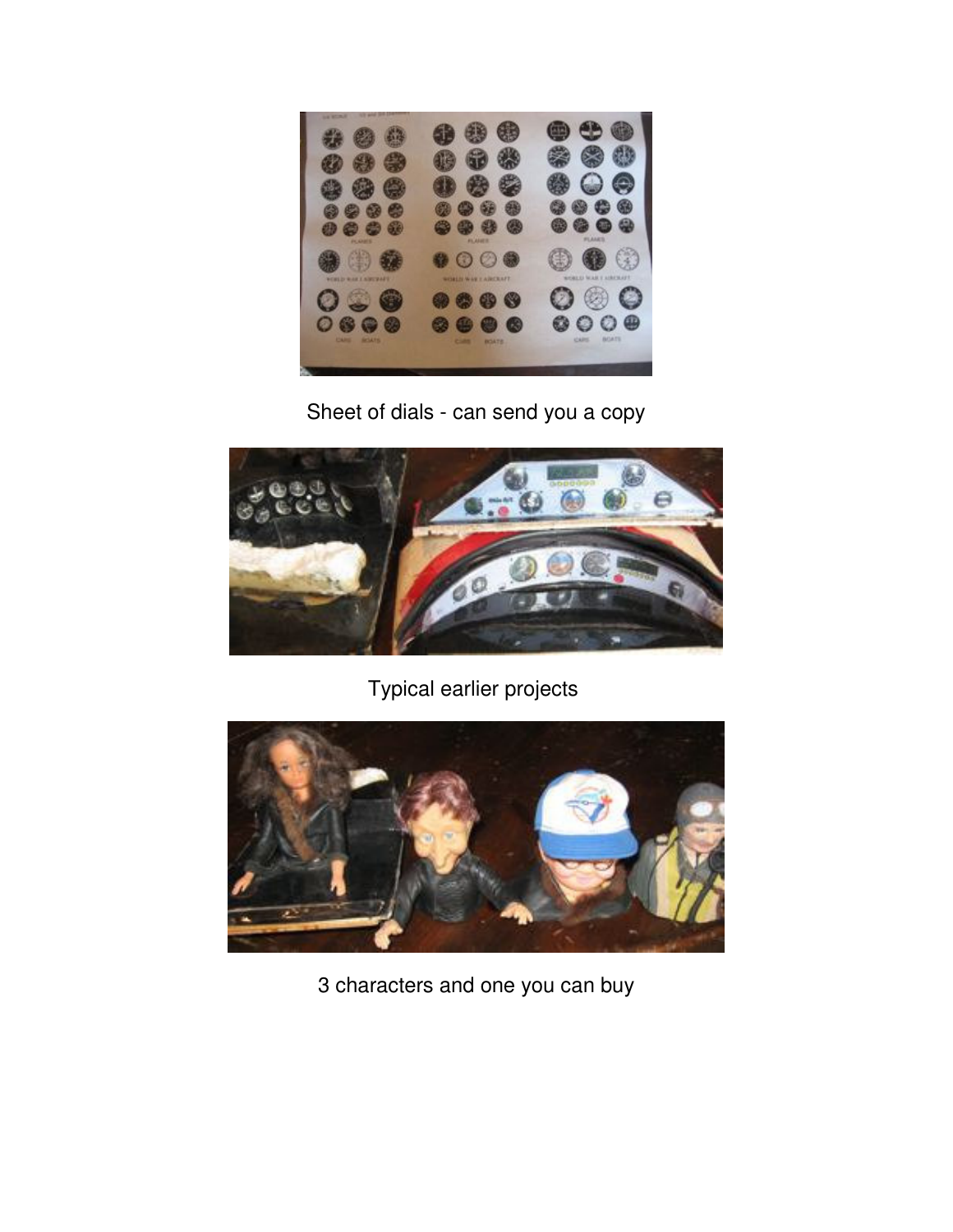

Beginnings



Tools - heat gun not shown